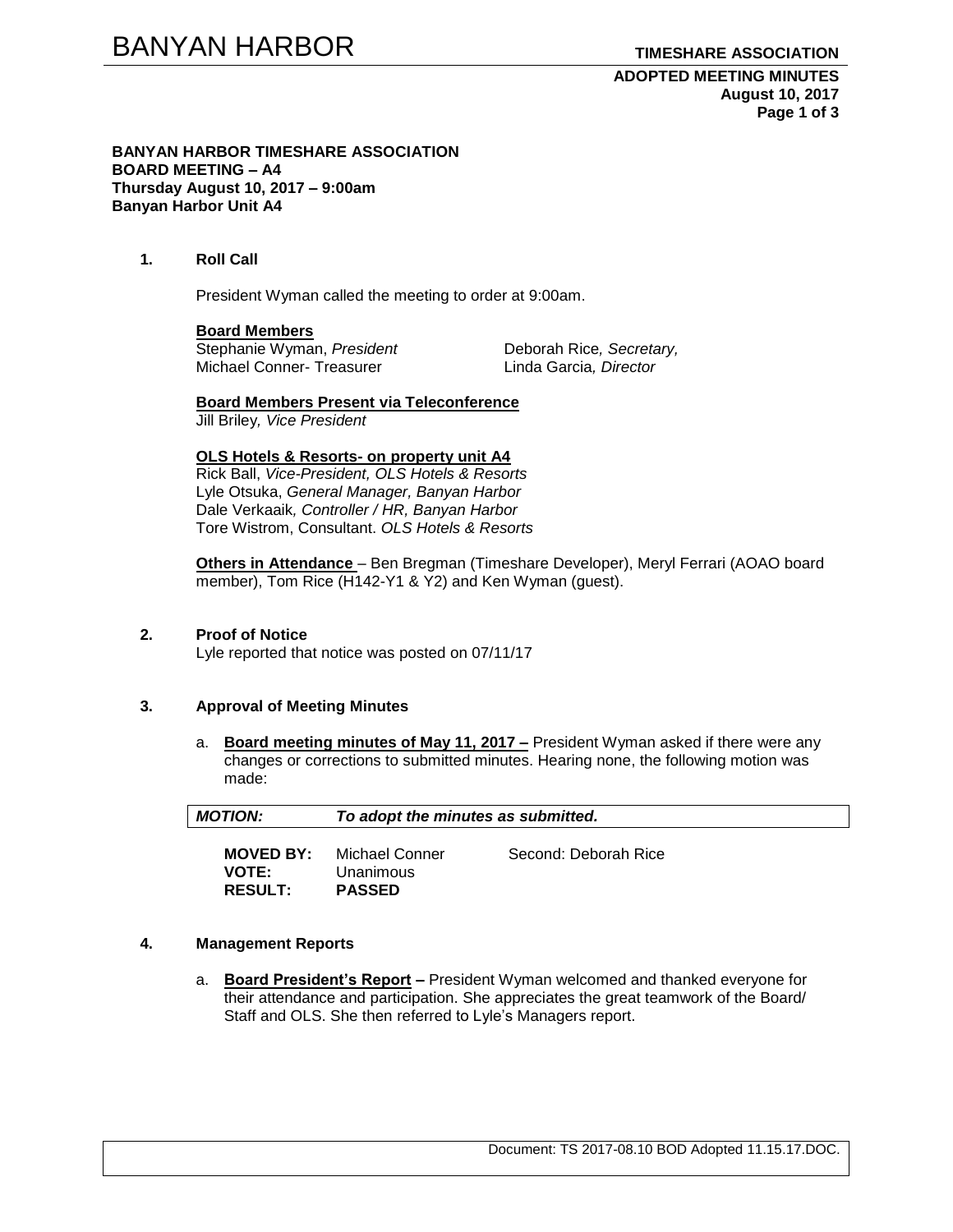## **ADOPTED MEETING MINUTES August 10, 2017 Page 2 of 3**

b. **Manager's Report** – Lyle acknowledged our great team of Banyan Harbor associates. We currently rank 3rd in OLS YTD Guest comment scores through June 2017. Lyle also updated the Board on a few of the RCI guest comments and then thanked OLS Hotels & Resorts for the recent OLS training & 401K update seminars by OLS Senior Vice President Sarie Mannoja and assistant. It was very appreciated and informative for staff on making company 401K program work for them. Lyle then deferred to his submitted written report.

# **5. Financial Reports**

- a. **March 2017 Financial –** Rick reviewed the financial results through June 30, 2017. Revenues year-to-date are slightly ahead budget by \$2,789 due to more late fee income and interval transfer fees. Payroll and payroll taxes and other payroll expenses are favorable to budget by \$10,531, operating expenses are slightly favorable to budget by \$3,131. Our staff continues to do an excellent job in managing controllable expenses. Through June 30, 2017, net earnings are \$33,854 which are \$11,647 favorable to budget.
- b. **Reserve Study –** Rick reviewed the reserve study highlighting the upcoming 2017 projects such as new living room furniture sets (16 sets) and new mattresses for selected units. We continue to monitor capital projects on a quarterly basis to not over-extend ourselves, yet ensure we maintain the furnishings, fixtures and equipment of our units. The 20 year Reserve Study, which is reviewed by the Board quarterly, continues to serve as a good tool to compare funding to anticipated future project expenses.
- c. **Collection –** Rick reported timeshare receivable balances are in line with last year's trends for this time of year. Receivables overall are in good shape.

#### **6. Unfinished Business**

- a. **RCI Comment Cards –** Overall Banyan Harbor comments continue to be favorable for our property type. Comments reviewed and lots of positive staff comments. Other comments related to uncontrollable noise from Highway and Harbor.
- b. **Sale of TS weeks / De-annexation** Tore updated Board on de-annexation of Unit 48 and estimates closing escrow in September.
- c. **Board of Directors expenses** As May was a Teleconference meeting, there are no Director expenses.
- d. **Other –**President Wyman asked if there was any further old business, hearing none the Board moved on to new business.

#### **7. New Business**

a. **Allocations for 2018** – Tore reviewed Budget allocations to be used in 2018 budgets and answered questions. Hearing no further questions, the following motion was made:

#### **MOTION: To accept 2018 budget allocations as presented.**

| <b>MOVED BY:</b> |               | Deborah Rice, Second: Michael Conner |
|------------------|---------------|--------------------------------------|
| <b>VOTE:</b>     | Unanimous     |                                      |
| <b>RESULT:</b>   | <b>PASSED</b> |                                      |

Document: TS 2017-08.10 BOD Adopted 11.15.17.DOC.